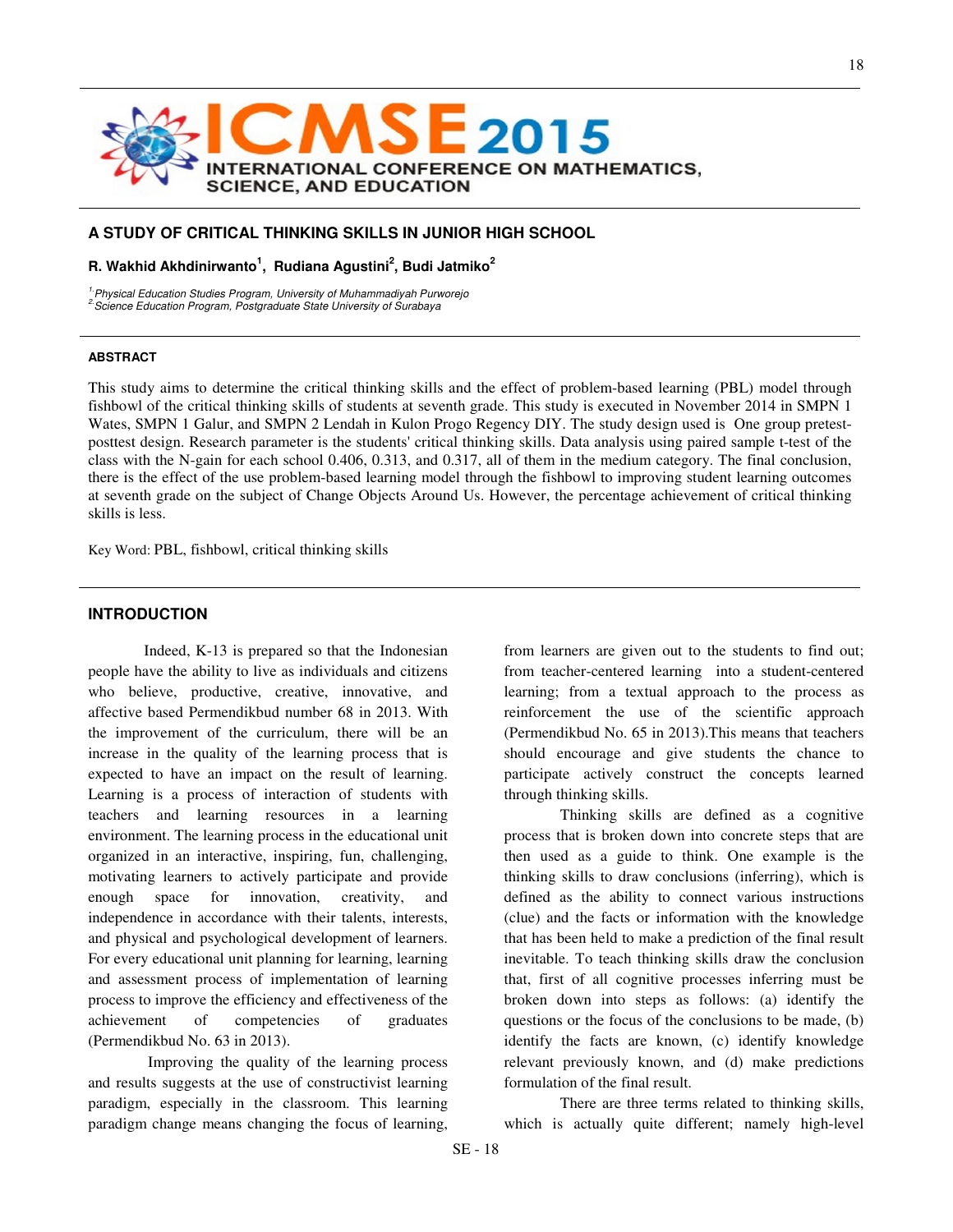thinking, complex thinking, and critical thinking. Higlevel thinking is a cognitive operation that is much needed in the thinking processes that occur in the shortterm memory. If it is associated with Bloom's taxonomy, includes of higher-order thinking, analysis, synthesis, and evaluation. Complex thinking is cognitive process that involves many stages or sections. Critical thinking is a kind of thinking that is convergent, which is heading to a point. Opponents of critical thinking is creative thinking, which is kind of divergent thinking, which is spread from a point.

Critical thinking is defined as a complex process that involves acceptance and mastery of data, data analysis, and evaluation of data taking into account the qualitative aspects as well as the selection or make decisions based on the results of the evaluation (Gerhard, 1971, in Redhana 2003: 14). Therefore, critical thinking material includes material that involves the analysis, synthesis, and evaluation of concepts (Gokhale 2002: http://scholar.lib.vt.Edu/enjournals / JTE).

Essentially, the science in Junior High School are taught to provide students the knowledge, understanding, and some ability to enter higher education and develop science and technology. To achieve these objectives, it would require active student participation in the learning process. With the active participation of students in the classroom is expected to gave rise highlevel thought processes, one of which critical thinking skills.

The learning method used is problem based learning (PBL) through a fishbowl. PBLs are studentcentered, typically consisting of small groups, involving the use of higher cognitive functions to complete tasks which are directly meaningful to a student's education (Burley & Price, 2003, Trauth-Nare & Buck, 2011). Collaborative learning environments created by PBLs can elevate a student's intrinsic motivation to learn more about a particular topic or subject (Performance-based assessment, 2008) (Barron, Preston-Sabin, and Kennedy, 2013). Flynn (2008) emphasizes the ability of students to use critical-thinking skills to apply newly acquired knowledge into novel situations, providing insights into thought processes not demonstrated on traditional paperand-pencil tests. PBLs provide students the opportunity to demonstrate knowledge attained during the course of the scenario and at the end during the final presentation.

PBL begins from authentic problems. Problem based learning model requires that students perform authentic investigation to find a solution to a real problem. They must analyze and define problems, collect and analyze information, to experiment and formulate

conclusions. In this model, students can grow problemsolving skills, acting as problem solvers and built the thinking process in learning, group work, communicate and inform each other. PBL can provide opportunities for students to explore to collect and analyze data to solve problems, so that students are able to think critically, analytically, systematically and logically in finding alternative solutions (Sanjaya 2008).

The fishbowl method is a creative teaching technique used to generate discussion and a sharing of ideas (Mary, 2010). An important ingredient in utilizing this method is to create an interesting prompt to engage student interest in the discussion. This format can be easily adapted to fit any topic. The fishbowl method provides students with an opportunity to explore a topic and to learn from the ideas suggested by other students. Students utilize critical thinking, articulation, debate, and active listening in this exercise. This method involves asking for a number of volunteers who will discuss a certain topic.

Learning activities through fishbowl is done in the group that the number of participants is not too large. Students are divided into two (2) groups of the group's inner circle and outer circle group. In the inner circle, students discuss an issue, program, and so on. In the outer circle, the students watch and listen to the discussions held by the members of the group's inner circle. If there are participants from the outer circle who wanted to speak in the discussion in a circle in the subject must be swapped places with students who were in the inner circle. This method makes each individual responsible for the problem, so expect the learning process is effective.

# **Critical Thinking Skills**

 Critical thinking skills are important aspects which need to be developed during the learning of science. Duschi (2008) states, learning science has focused on to know for to do. In recent years the focus has shifted from to do for know. Critical thinking skills are defined as an organized process that involves a mental process that involves therein problem solving, decision making, analyzing, and scientific inquiry activity (Ennis, 1993). Use critical thinking to analyze the basic arguments and bring insight to each of meanings and interpretations. This thinking patterns develop reasoning cohesive, logical, credible, concise and convincing (Ennis, 1993). People who have the critical thinking skills to be able to act normatively, ready to reason about something they see, hear or think and be able to solve the problems it faces (Redhana, 2003).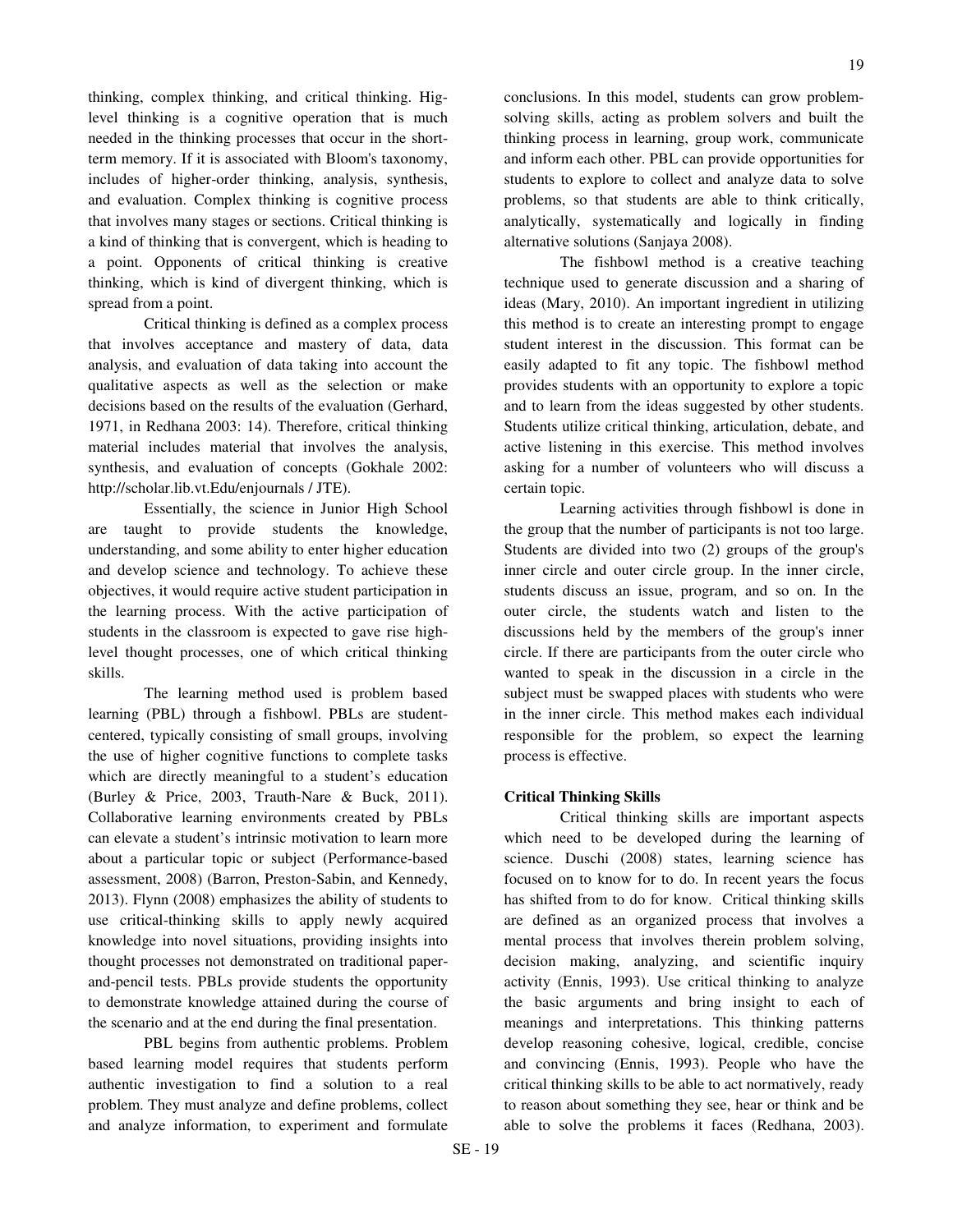Santyasa (2004) states, the characteristics of people who have the competence to think critically is careful, like classifying, open, emotionally stable, to take immediate measures when the situation requires, like demand, appreciate the feelings and opinions of others.

 Further stated that occur close relationship between remembering and understanding, between understanding and thinking. Students who have the critical thinking skills that will either show that he understands a subject matter well and remember it too well, and if one day use the student is able to use it well for the sake of learning and problem solving. Therefore, problem solving is one important indicator of critical thinking. This means that if someone has the critical thinking skills of the person certainly has the potential of being able to solve problems. Thus, critical thinking should always be trained and improved in schools so that students have the ability to problem solving.

 Rosyid, et al (2015: 11) states, indicators of critical thinking skills include 1) identifying criteria to consider a possible answer, 2) identify conclusions, 3) the ability to give a reason, 4) hypothesize, 5) using the existing procedures, 6) apply concept, and 7) to consider alternatives. Ngazizah (2011) argued, critical thinking skills include 1) formulate a problem and hypothesize, analyze the problems that arise, 2) analyze the settlement of the problem, 3) make conclusions, and 4) make further explanation.

 From the above opinion, can be formulated indicators of critical thinking skills, namely, to formulate the problem, hypothesize, specify the variables, using the existing procedures, analyze the data, conclude, shows the similarities and differences (argued), the ability to give a reason, to apply the concept, and choose the possibilities will be implemented (considering alternatives).

 Occur close connection between remembering and understanding, understanding and thinking. Students who have the critical thinking skills show that he understands a subject matter well and remember it too well, and if one day use the student is able to use it well for the sake of learning and problem solving . Therefore, problem solving is one important indicator of critical thinking. In the classification of Bloom's Taxonomy, problem solving begins with the task of analysis, synthesis, and evaluation. Analysis tasks that students are asked to analyze a relationship or situation that complex on basic concepts. In the synthesis of the students can combine or reorganize the specific things in order to develop new situation. While the concept of evaluation to determine the extent to which students are able to apply

the knowledge and skills that have been held to assess something of cases filed by author matter (Arikunto 2002: 119-120).

Problem-solving skills is an ability that is demanded by working world in this time. Career Center Maine Department of Labor (2004) recommends some of the characteristics of individuals who desired the world of work include: 1) have confidence, 2) have the achievement motivation, 3) master the basic skills such as reading, writing, listening, speaking, and computer literacy (computer literacy), 4) mastering thinking skills such as problem solving, problem posing, decision making, analythical thinking, and creative thinking, and 5) mastering interpersonal skills such as the ability to work in teams and negotiate (McGregor, 2007).

### **Conditions in the Field**

Conditions that exist at the moment it happens the opposite, packing learning of science, especially science to increase critical thinking skills have not been systematically addressed. Some constraints include learning in school is still teacher centered, not the student centered; and focus more on education in schools which are memorization or factual knowledge. Teachers less creative to create the conditions that lead students to be able to integrate construction experience their everyday lives outside of the classroom.

As a result, thinking skills, scientific work, and skills to problem solving in real life everyday among students is not developed, and does not develop in line with expectations. Though thinking skills is a skill that can be learned and taught, both at school and through independent study.

#### **METHODS**

This study is executed in November 2014 at seventh grade in SMPN 1 Wates, SMPN 1 Galur, and SMPN 2 Lendah in Kulon Progo Regency DIY. Each school is taken one seventh grade with a number of 32 students. Desain Research the used is One group pretestposttest design. Research parameter is the students' critical thinking skills. This study design was One group pretest-posttest design with three steps, namely a test to measure the dependent variable before treatment (pretest); provide treatment (experiments) to a subject (variable X); and give more tests to measure the dependent variable after treatment (post-test) (Fraenkel & Wallen, 2009, 265).

Based on this design, a set of subjects are treated in the form of a sample class model of problem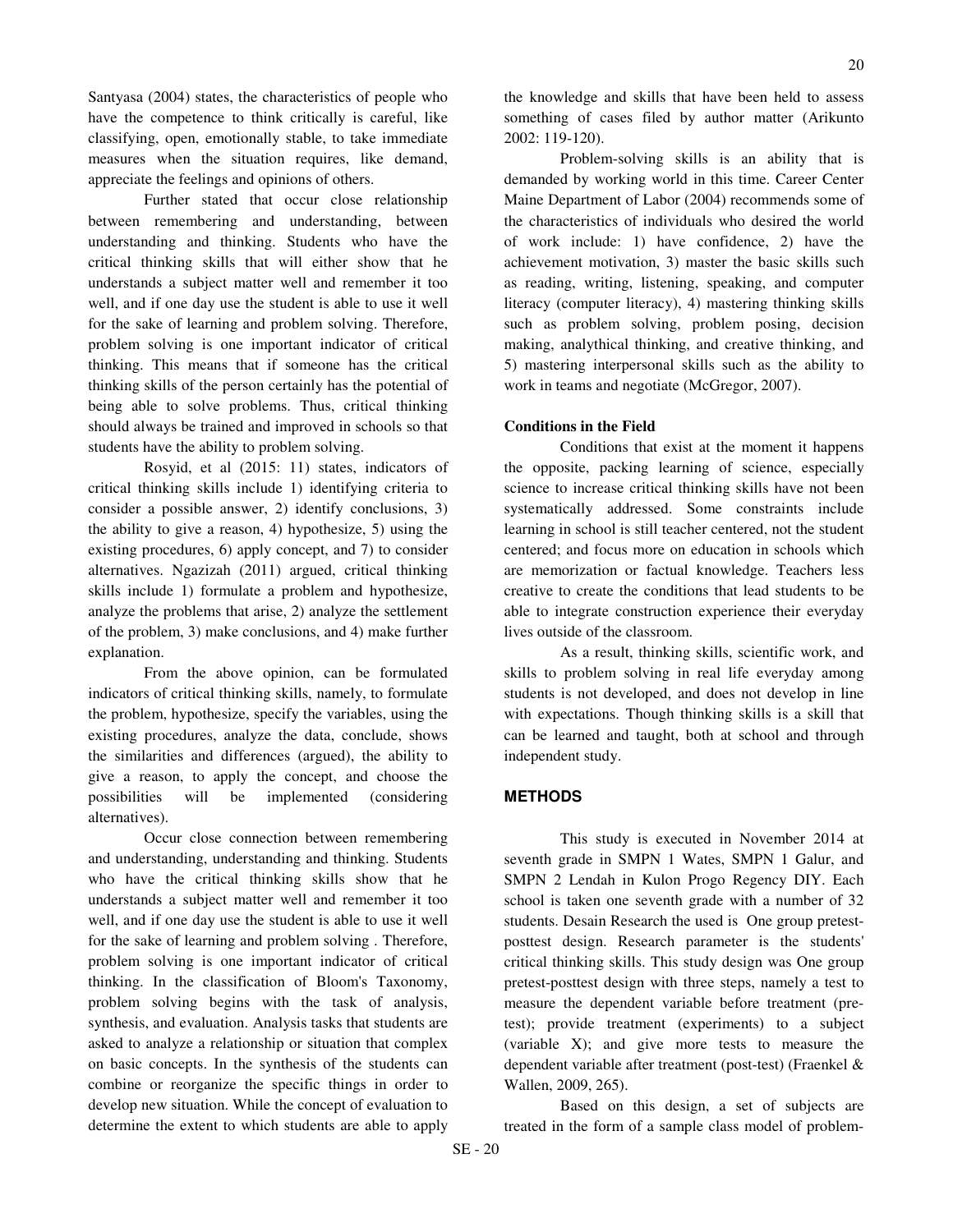based learning (PBL) through a fishbowl. Measurements were taken before and after the learning method was implemented. The influence of the use of learning methods is measured from the difference between the pretest and post-test with the following design:

#### Table 1. Design research

| Pretest | Treatment                                | Post-test |
|---------|------------------------------------------|-----------|
|         | (Independent Variable)                   |           |
|         |                                          |           |
|         | Source: Fraenkel & Wallen $(2009:265)$ . |           |

Before being given treatment, group or class designated as research subjects were given a pretest, then given a post-test after being given treatment. It is intended to determine the stability and clarity of the state of the group. The steps in this study are as follows.

- 1. Perform pretest (T1) at the beginning of the meeting to measure students' prior knowledge before learning treatment  $(X)$ .
- 2. Perform post-test (T2) after treatment (X) implemented.
- 3. Test for normality and homogeneity of pretest and post-test.
- 4. Comparing the results of pretest to post-test to see improvement from the treatment  $(X)$ .
- 5. Calculate N-gain <g> with equation (Meltzer, 2002):

$$
g = \frac{s_{pos} - s_{pre}}{s_{make} - s_{pre}}
$$

Description :

 $g = gain;$  $S_{\text{avg}}$  = pretest score

 $S_{\omega_{\alpha}s}$  = postest score

 $S_{mnks}$  = ideal score

Table 2 Criteria gain level

|                    | <b>Keterangan</b> |
|--------------------|-------------------|
| g > 0.7            | high              |
| $0.3 < g \leq 0.7$ | medium            |
|                    | low               |

6. Make conclusions.

## **RESULT AND EXPLANATION**

This research data is pretest, posttest, and data of process of learning to see the students' critical thinking skills. After that, the test of normality and homogeneity of pretest and post-test for each school. Normality test is necessary to determine the distribution of the data. Normality of data known through regression equitable distribution of each value. The method used to test the normality of the data is the Kolmogorov-Smirnov method. From the table 3 it is known that all is normal.

Homogeneity testing used Levene Test. From the table 4 it is known that all the data is homogeneous. This means that the data derived from the homogeneous variant.

The next test is the t-test (paired sample T-test) with SPSS 11.5, to compare results of pretest to post-test. From the statistical calculation is obtained as table 5.

| N <sub>o</sub> | School              | $Asym.size(2-tailed)$ |           | $\alpha$ | Decision     | Description |
|----------------|---------------------|-----------------------|-----------|----------|--------------|-------------|
|                |                     | Pretest               | Post-test |          |              |             |
|                | <b>SMPN 1 Wates</b> | 0.428                 | 0.995     | 0.05     | Accept $H_0$ | Normal      |
|                | <b>SMPN 1 Galur</b> | 0.234                 | 0.566     | 0,05     | Accept $H_0$ | Normal      |
|                | SMPN 2 Lendah       | 0.717                 | 0,899     | 0,05     | Accept $H_0$ | Normal      |

Table 3. Summary of data of normality test of pretest and post-test results

Table 4. Summary of data of homogeneity test of pretest and post-test result

| Sekolah              | Levene Test | Sig.  | $\alpha$ | Decision     | Description |
|----------------------|-------------|-------|----------|--------------|-------------|
|                      |             |       |          |              |             |
| <b>SMP N 1 Wates</b> | 3,689       | 0.059 | 0.05     | Accept $H_0$ | Homogen     |
| SMP N 1 Galur        | 2,064       | 0,158 | 0.05     | Accept $H_0$ | Homogen     |
| SMP N 2 Lendah       | 3,323       | 0,073 | 0.05     | Accept $H_0$ | Homogen     |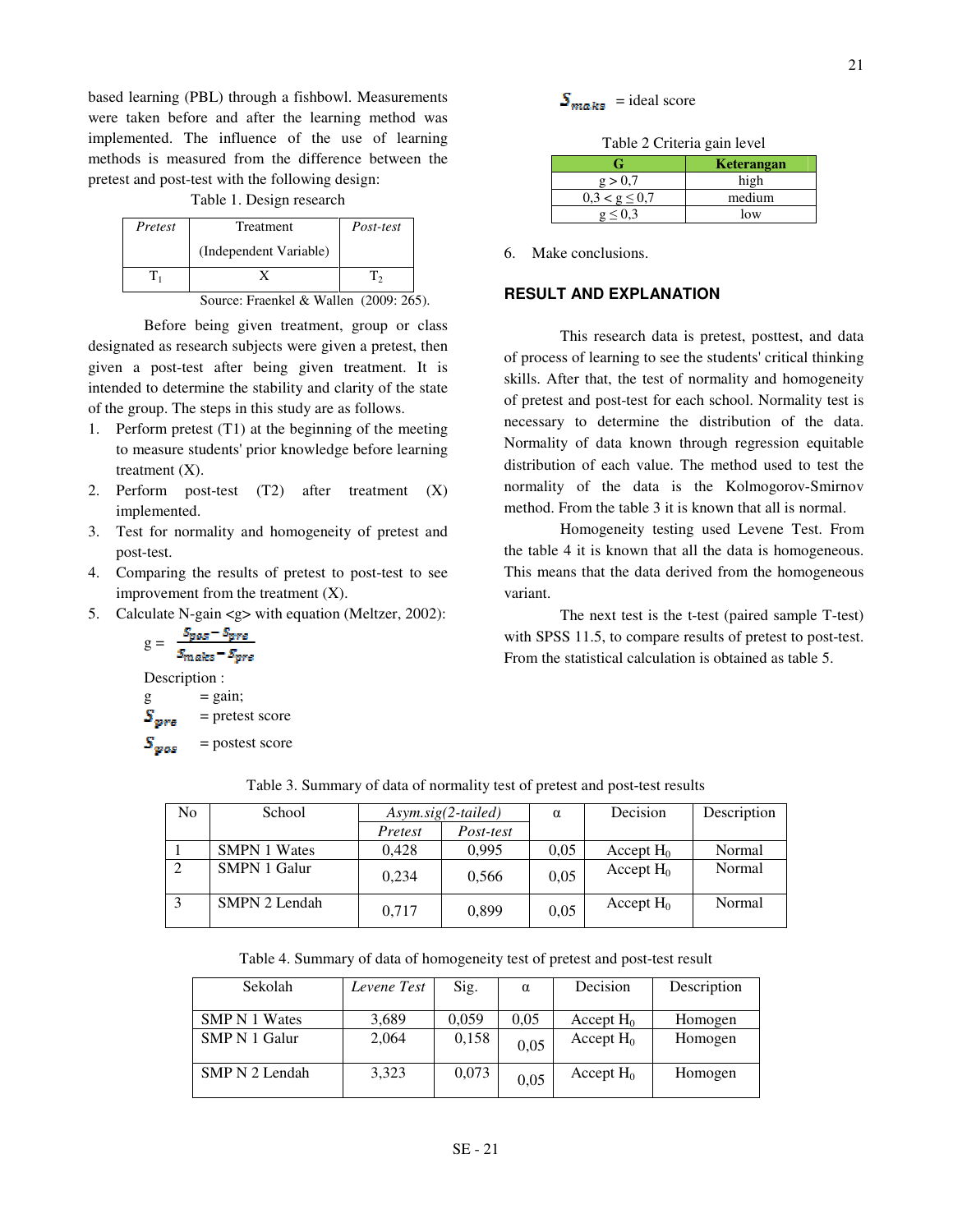| No | Sekolah              | n  |           | $Sig. (2-tailed)$ | Description. |
|----|----------------------|----|-----------|-------------------|--------------|
|    | <b>SMP N 1 Wates</b> | 32 | $-9.698$  | 0.000 < 0.05      | different    |
|    | SMP N 1 Galur        | 32 | $-15,496$ | 0.000 < 0.05      | different    |
|    | SMP N 2 Lendah       | 32 | $-10.548$ | 0.000 < 0.05      | different    |

Table 5. Summary of comparison of pretest to post-test

|  |  |  |  | Table 6 Summary of Results of N-Gain |
|--|--|--|--|--------------------------------------|
|--|--|--|--|--------------------------------------|

| No | School         | n  | Results     |       |       | $\langle$ g> |
|----|----------------|----|-------------|-------|-------|--------------|
|    |                |    | ideal score | Pre   | Post  |              |
|    | SMP N 1 Wates  |    | 30          | 12.53 | 19.63 | 0.406        |
|    | SMP N 1 Galur  |    | 30          | 13.81 | 18.88 | 0.313        |
|    | SMP N 2 Lendah | 20 | 30          | 12,38 | 17.94 | 0.317        |

From Table 5 shows that there are differences in the results of pretest to post-test for all three schools. This means that there are significant differences between the average pretest to post-test, SMPN 1 Wates average pretest12.53 and post-test 19.63, SMPN 1 Galur average pretest 13.81 and post-test 18 88, and SMPN 2 Lendah average pretest 12.38 and post-test 17.94.

Next calculate the N-gain <g>. Table 6 is known that N-gain for each school is medium. This means that the learning process by PBL through a fishbowl can have an impact on improving learning outcomes. The improvement of learning outcomes (Ngain) in Table 6 shows that the increase in student learning outcomes on the subject of material changes. Improved learning outcomes this occurs because the treated that is the process of learning by PBL through the fishbowl, students are more excited to follow the activities of learning. The learning models can attract the curiosity and the participation of the students because is dynamic and fun.

In order to see the learning process to know critical thinking skills of students can be seen in Table 7.

| N <sub>0</sub> | <b>School</b> | <b>Indicators of Critical Thinking Skills</b>  | <b>Persentase</b><br>$(\%)$ | <b>Description</b> |
|----------------|---------------|------------------------------------------------|-----------------------------|--------------------|
| 1              | <b>SMPN</b>   | Formulate a problem                            | 40,63                       | Less               |
|                | Wates         | Hypothesize                                    | 37,50                       | Less               |
|                |               | Determining variables                          | 28,16                       | Less               |
|                |               | Using existing procedures                      | 40,63                       | Less               |
|                |               | Analyzing data                                 | 31,25                       | Less               |
|                |               | Conclude                                       | 40,65                       | Less               |
|                |               | Show the similarities and differences (argued) | 43,75                       | Less               |
|                |               | The ability to give a reason                   | 34,36                       | Less               |
|                |               | Applying concept                               | 21,88                       | Less               |
|                |               | Selecting the possibility to be implemented    | 31,25                       | Less               |
|                |               | (considering alternatives)                     |                             |                    |
| 2              | <b>SMPN</b>   | Formulate a problem                            | 28,13                       | Less               |
|                | Galur         | Hypothesize                                    | 37,50                       | Less               |
|                |               | Determining variables                          | 34,38                       | Less               |
|                |               | Using existing procedures                      | 31,25                       | Less               |
|                |               | Analyzing data                                 | 40,63                       | Less               |

Table 7 Results of learning to see students' critical thinking skills in Junior High School at seventh grade in the first semester of school year 2014/215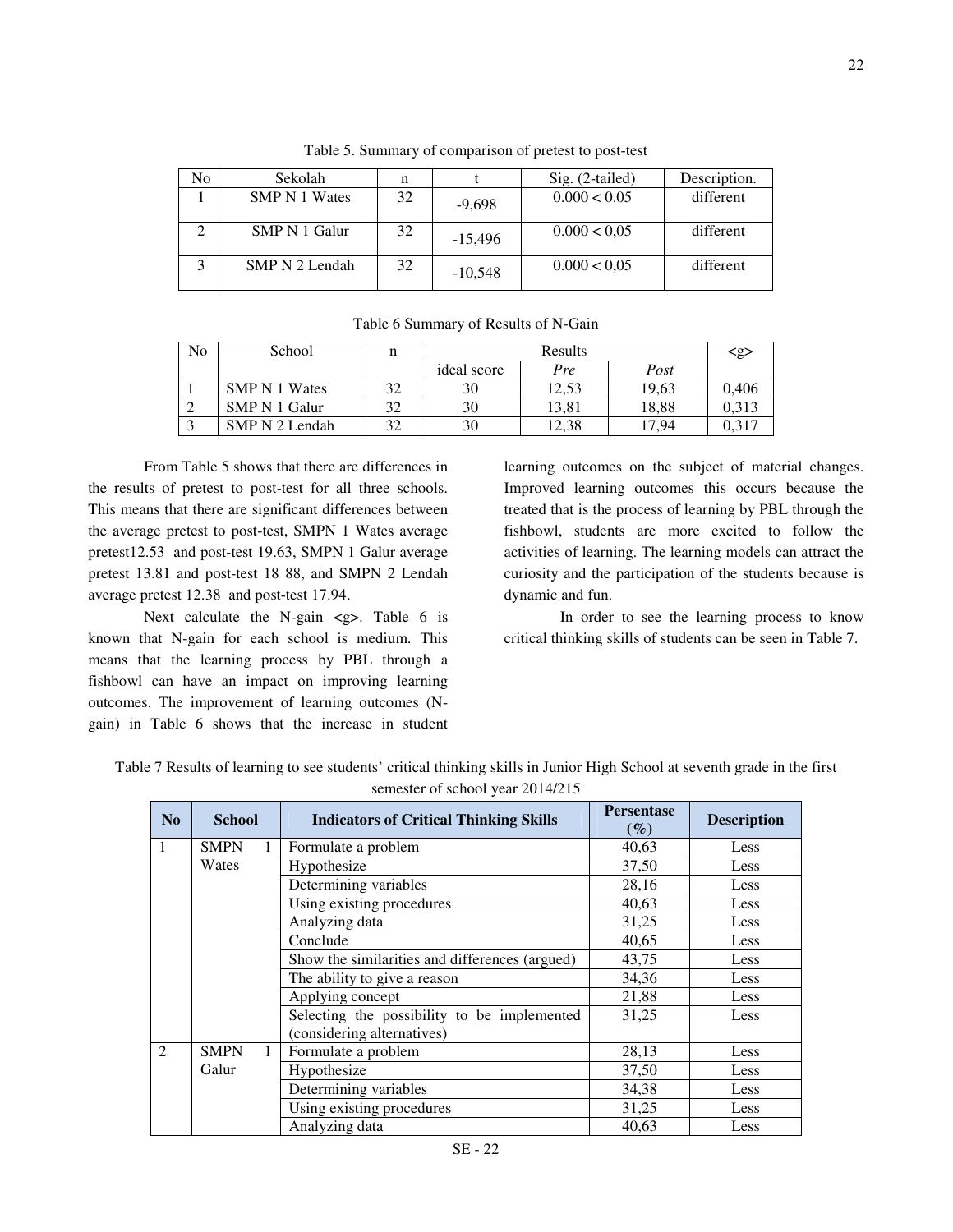| N <sub>0</sub> | <b>School</b>                 | <b>Indicators of Critical Thinking Skills</b>                             | <b>Persentase</b><br>$(\%)$ | <b>Description</b> |
|----------------|-------------------------------|---------------------------------------------------------------------------|-----------------------------|--------------------|
|                |                               | Conclude                                                                  | 40,63                       | Less               |
|                |                               | Show the similarities and differences (argued)                            | 31,25                       | Less               |
|                |                               | The ability to give a reason                                              | 34,38                       | Less               |
|                |                               | Applying concept                                                          | 37,50                       | Less               |
|                |                               | Selecting the possibility to be implemented<br>(considering alternatives) | 28,13                       | Less               |
| 3              | $\mathfrak{D}$<br><b>SMPN</b> | Formulate a problem                                                       | 21,88                       | Less               |
|                | Lendah                        | Hypothesize                                                               | 25,00                       | Less               |
|                |                               | Determining variables                                                     | 28,13                       | Less               |
|                |                               | Using existing procedures                                                 | 28,13                       | Less               |
|                |                               | Analyzing data                                                            | 18,75                       | Less               |
|                |                               | Conclude                                                                  | 21,88                       | Less               |
|                |                               | Show the similarities and differences (argued)                            | 34,38                       | Less               |
|                |                               | The ability to give a reason                                              | 21,88                       | Less               |
|                |                               | Applying concept                                                          | 31,25                       | Less               |
|                |                               | Selecting the possibility to be implemented<br>(considering alternatives) | 25,00                       | Less               |

From the table 7 shows that the percentage of achievement of each indicator of critical thinking skills is less. Such conditions encourage the emergence of new ideas to improve the learning process in schools. This thinking leads to the need for the application of learning strategies that provide a great opportunity for students to practice and learn independently and optimally involve student participation in the learning process (Suryosubroto, 2010: 188).

## **CONCLUSION**

Based on data analysis that has been done, it is known N-gain is the medium category and paired sample test results showed statistically significant differences. Thus concluded that there are significant use problembased learning (PBL) through fishbowl to improving student learning outcomes at seventh grade on the subject of Change Objects Around Us. However, the percentage achievement of critical thinking skills in the less category.

Therefore, the science teacher suggested that problem-based learning (PBL) through fishbowl can be used as an alternative in learning activities, especially on the subject of Change Objects Around Us. They suggested to increase critical thinking skills so that students' critical thinking skills to be increased.

# **ACKNOWLEDGMENTS**

This study was made possible with the help of several parties:

- 1. Prof. Dr. Mohamad Nur, Science Education Program, Postgraduate State University of Surabaya
- 2. Head of the Department of Education and Culture Kulon Progo, Yogyakarta.
- 3. Headmaster SMPN 1 Wates, SMPN 1 Galur, and SMPN 2 Lendah.
- 4. The science teacher of seventh grade SMPN 1 Wates, SMP N 1 Galur, and SMP N 2 Lendah
- 5. The seventh grade students of SMPN 1 Wates, SMPN 1 Galur, and SMPN 2 Lendah

Therefore we thank the parties above mentioned, hopefully good deeds accepted by Allah SWT, and this study may be an input for the construction and development of education in Kulon Progo Regency

# **BIBLIOGRAPHY**

- Arikunto, Suharsimi. 2002. *Dasar-Dasar Evaluasi Pendidikan*. Jakarta: Bumi Aksara.
- Barron, Lisa., Preston-Sabin, Jennie., and Kennedy, David. 2013. Problem-Based Learning for the Preservice Teacher. *SRATE Journal* Vol. 22, Number 2, p. 39.
- Berns, R.G., & Ericson, P.M. 2002. *Contextual Teaching and Learning*. USA, Bowling Green State University, (http://www.bgsu.edu/organizations /construcsdata.html.).
- Burley, H., & Price, M. (2003). *What works with authentic assessment. Educational Horizons,* 81(4), 193-6. Delors et.al. 1996. International Commission on Education for the 21st Century.